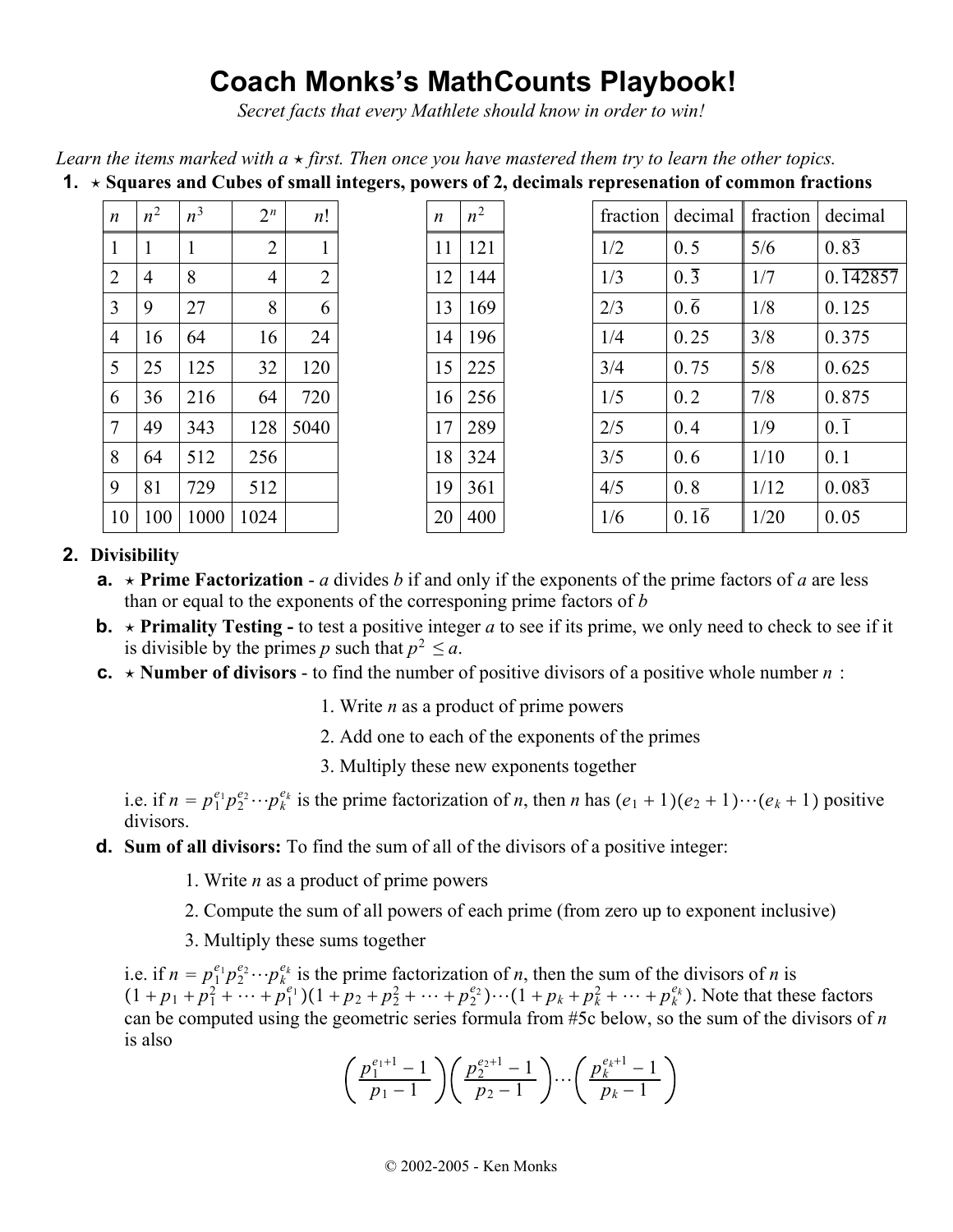## **e. Divisibility Tests**

| $n$ is divisible by: | if:                                                                                                                     |  |  |  |  |
|----------------------|-------------------------------------------------------------------------------------------------------------------------|--|--|--|--|
| $\overline{2}$       | the rightmost digit of <i>n</i> is $0, 2, 4, 6$ , or 8                                                                  |  |  |  |  |
| 3                    | the sum of the digits of $n$ is divisible by 3                                                                          |  |  |  |  |
| 4                    | the number formed by erasing all but the                                                                                |  |  |  |  |
|                      | rightmost two digits of $n$ is divisible by 4                                                                           |  |  |  |  |
| 5                    | the rightmost digit of $n$ is 0 or 5                                                                                    |  |  |  |  |
| 6                    | <i>n</i> is divisible by 2 and also by 3                                                                                |  |  |  |  |
| 7                    | shift each digit two columns to the right<br>and double it, and then add it to the<br>existing digit mod 7              |  |  |  |  |
| 8                    | the number formed by erasing all but the<br>rightmost three digits of $n$ is divisible by 8                             |  |  |  |  |
| 9                    | the sum of the digits of $n$ is divisible by 9                                                                          |  |  |  |  |
| 10                   | the rightmost digit of $n$ is 0                                                                                         |  |  |  |  |
| 11                   | the difference between the sum of every other<br>digit of $n$ and the sum of the remaining digits is<br>divisible by 11 |  |  |  |  |

## **3. GCD and LCM**

- **a.** to get the prime factorization of  $gcd(a, b)$  write down the prime factorizations of *a*, *b* and take the least power of each prime that appears in both
- **b.** to get the prime factorization of  $lcm(a, b)$  write down the prime factorizations of *a*,*b* and take the largest power of each prime that appears in either
- **c.** lcm $(a, b)$  gcd $(a, b) = ab$
- **d.** If  $gcd(a, b) = 1$  then  $ab a b$  is the largest integer which cannot be written in the form  $as + bt$  for some integers  $s \geq 0$ ,  $t \geq 0$ .

## **4. Modular Arithmetic**

- **a.** Definition: *x* mod *n* is the remainder when *x* is divided by *n*
- **b.** Modular arithmetic: If  $a = x \mod n$  and  $b = y \mod n$  then

 $(x + y) \mod n = (a + b) \mod n$ 

$$
(xy) \bmod n = (ab) \bmod n
$$

**c.** All of the divisibility tests above can also be used to compute the remainder (except for 6). For *n* mod 11, remember that  $(1 \mod 11) = 1$  and  $(10 \mod 11) = -1 \mod 11$  (so you know which digit sum to subtract). To compute *n* mod 6, add the rightmost digit to 4 times the sum of the remaining digits and then compute the total mod 6.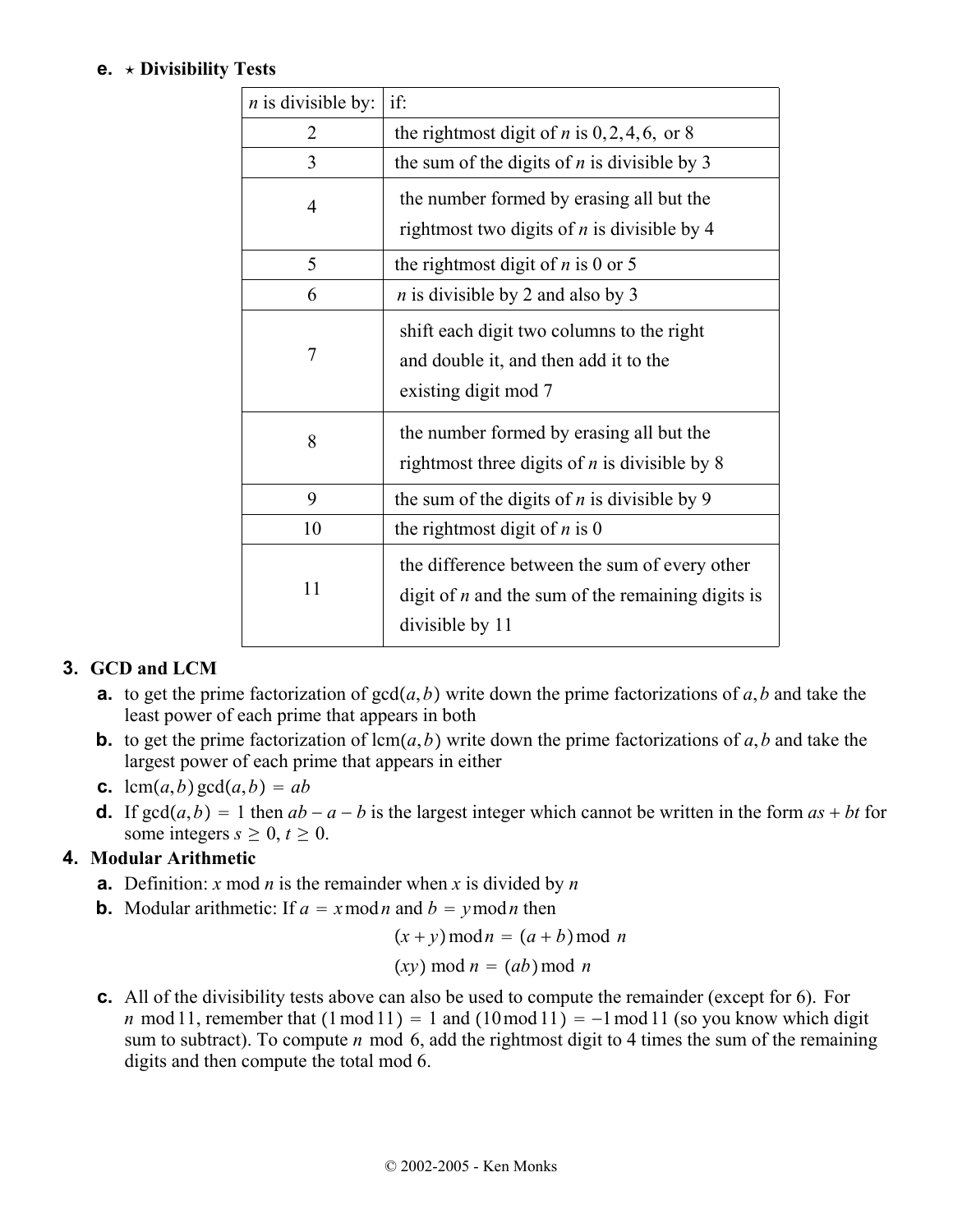#### **5. Sequences**

| Name     | Description                                                                       | Sequence                               | $n^{\text{th}}$ term |
|----------|-----------------------------------------------------------------------------------|----------------------------------------|----------------------|
| Periodic | repeats a finite sequence over and over                                           | $\overline{a_0, a_1, \ldots, a_{k-1}}$ | $a_{(n-1) \bmod k}$  |
|          | Arithmetic difference between two consecutive terms is $d   a, a+d, a+2d, a+3d, $ |                                        | $ a+(n-1)d $         |
|          | Geometric $\vert$ ratio of two consecutive terms is r                             | $a, ar, ar2, ar3, ar4$                 | $ar^{n-1}$           |

#### **6. Adding**

**a. Gauss's Formula**

$$
1 + 2 + 3 + \dots + n = \frac{n(n+1)}{2}
$$

- **b.**  $\star$  **Sum of an Arithmetic Sequence** is the average of the first and last terms, multiplied by the number of terms (the number of terms is one more than the difference between the first and last terms divided by the common difference)
- **c. Sum of a Geometric Sequence**

$$
1 + r + r2 + r3 + \dots + rn = \frac{r^{n+1} - 1}{r - 1}
$$

**d. An interesting sum**

$$
n^2 - (n-1)^2 + \dots + 4^2 - 3^2 + 2^2 - 1^2 = \frac{n(n+1)}{2}
$$

(Note if *n* is odd then the sum is written  $n^2 - (n-1)^2 + \cdots + 5^2 - 4^2 + 3^2 - 2^2 + 1^2 = \frac{n(n+1)}{2}$ )

#### **7. Fantastic Fractions**

**a. Egyption fractions:** are fractions whose numerator is 1. Every positive fraction can be written as a finite sum of distinct Egyption fractions by the "greedy" algorithm:

$$
\frac{a}{b} = \frac{1}{q+1} + \frac{a-r}{b(q+1)}
$$

where *a*,*b* are relatively prime postive integers, and *q*, *r* are the quotient and remainder when *b* is divided by *a*.

**b. Two interesting Egyptian fraction sums**

$$
\frac{1}{n} = \frac{1}{n+1} + \frac{1}{n(n+1)}
$$

$$
\frac{1}{1\cdot 2} + \frac{1}{2\cdot 3} + \frac{1}{3\cdot 4} + \dots + \frac{1}{n\cdot (n+1)} = \frac{n}{n+1}
$$

#### **8. Counting**

#### **a. Permutations**

**i.**  $\star$  the number of ordered arrangements of *n* distinct things

*n*!

**ii.** the number of ordered arrangements of *k* distinct things selected from *n* distinct things

$$
nPk = \frac{n!}{(n-k)!}
$$

**iii.** the number of ordered arrangements of *k* things selected from *n* distinct things if duplicates are allowed

*kn*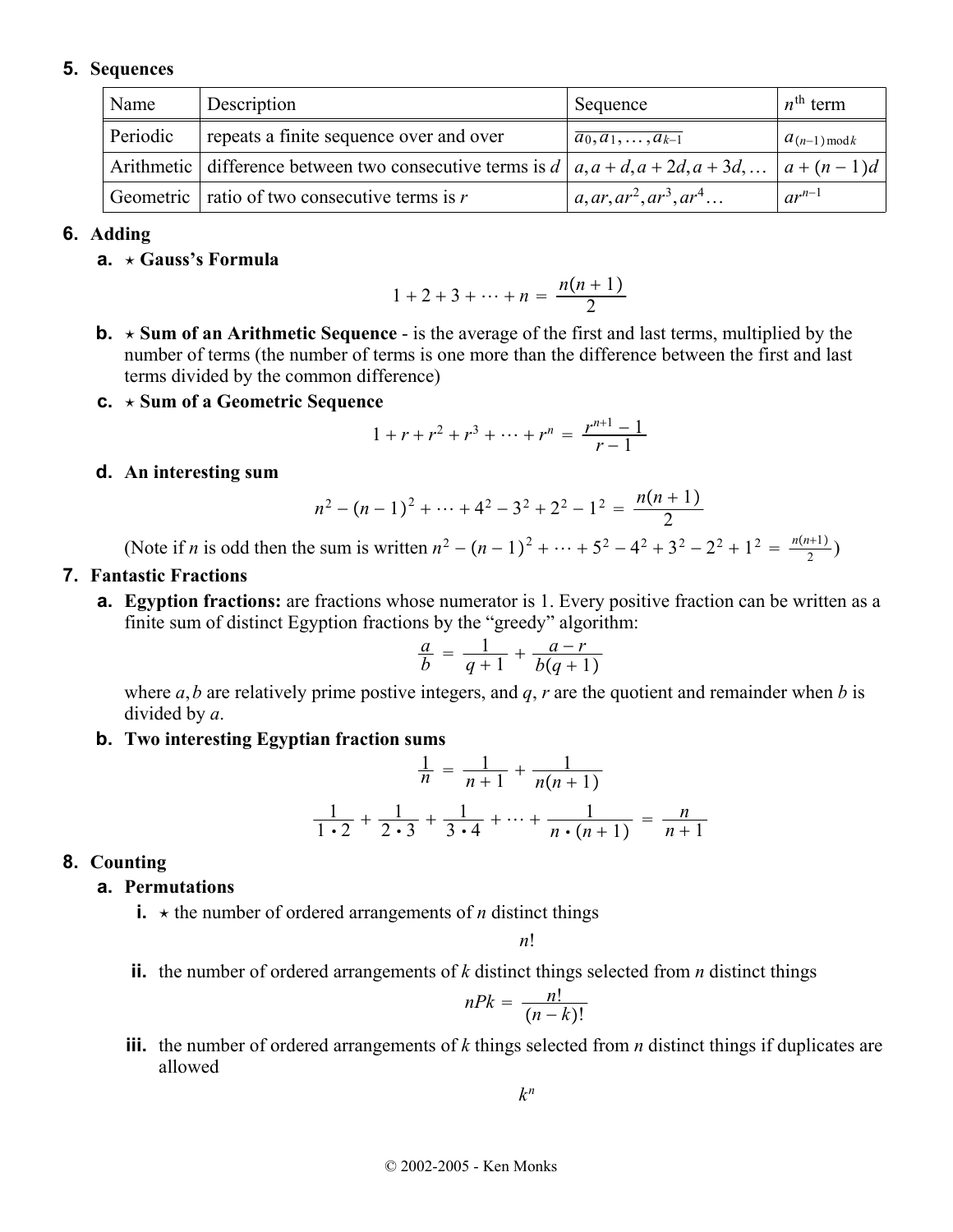#### **b. Combinations**

**i.**  $\star$  the number of ways to choose a set of *k* distinct things from a set of *n* distinct things ("*n* choose *k*")

$$
nCk = \binom{n}{k} = \frac{n!}{k!(n-k)!}
$$

**ii.** the number of ways to choose *k* things from a set of *n* things if duplicates are allowed

$$
\binom{n+k-1}{k} = \frac{(n+k-1)!}{k!(n-1)!}
$$

**iii. Pascal's triangle** (computes binomial coefficients)

1 1 1 121 1331 14 6 41 1 5 10 10 5 1 1 6 15 20 15 6 1

- **iv. Pascal Facts:** The rows of Pascal's triangle add up to the powers of 2. The decimal representation of powers of 11 can be read from the first five rows.
- **v. Counting Paths:** To find the number of paths from a starting location to a finish location (on a directed graph) work backwards from the finish and label each node with the number of paths from that node to the finish.

#### **9. Algebra**

## **a. Famous identities**

$$
\star \text{ Difference of two squares: } x^2 - y^2 = (x - y)(x + y)
$$
\n
$$
\text{Difference of two cubes: } x^3 - y^3 = (x - y)(x^2 + xy + y^2)
$$
\n
$$
\text{Sum of two cubes: } x^3 + y^3 = (x + y)(x^2 - xy + y^2)
$$

#### **b. An Application: Fast arithmetic by difference of two squares**

Ex:  $97 \cdot 103 = (100 - 3)(100 + 3) = 100^2 - 3^2 = 9991$ Ex:  $47^2 - 3^2 = (47 - 3)(47 + 3) = 44 \cdot 50 = 44 \cdot 100 \cdot \frac{1}{2} = 4400 \cdot \frac{1}{2} = 2200$ Ex:  $97^2 = (97 + 3)(97 - 3) + 3^2 = 100 \cdot 94 + 9 = 949$ 

#### **c. Binomial Theorem**

$$
(x + y)^0 = 1
$$
  
\n
$$
(x + y)^1 = x + y
$$
  
\n
$$
(x + y)^2 = x^2 + 2xy + y^2
$$
  
\n
$$
(x + y)^3 = x^3 + 3x^2y + 3xy^2 + y
$$
  
\n
$$
\vdots
$$
  
\n
$$
(x + y)^n = x^n + {n \choose 1}x^{n-1}y + {n \choose 2}x^{n-2}y^2 + {n \choose 3}x^{n-3}y^3 + \dots + {n \choose n-2}x^2y^{n-2} + {n \choose n-1}xy^{n-1} + y^n
$$

i.e. the coefficients of the expanded form of  $(x + y)^n$  are just a row in Pascal's triangle.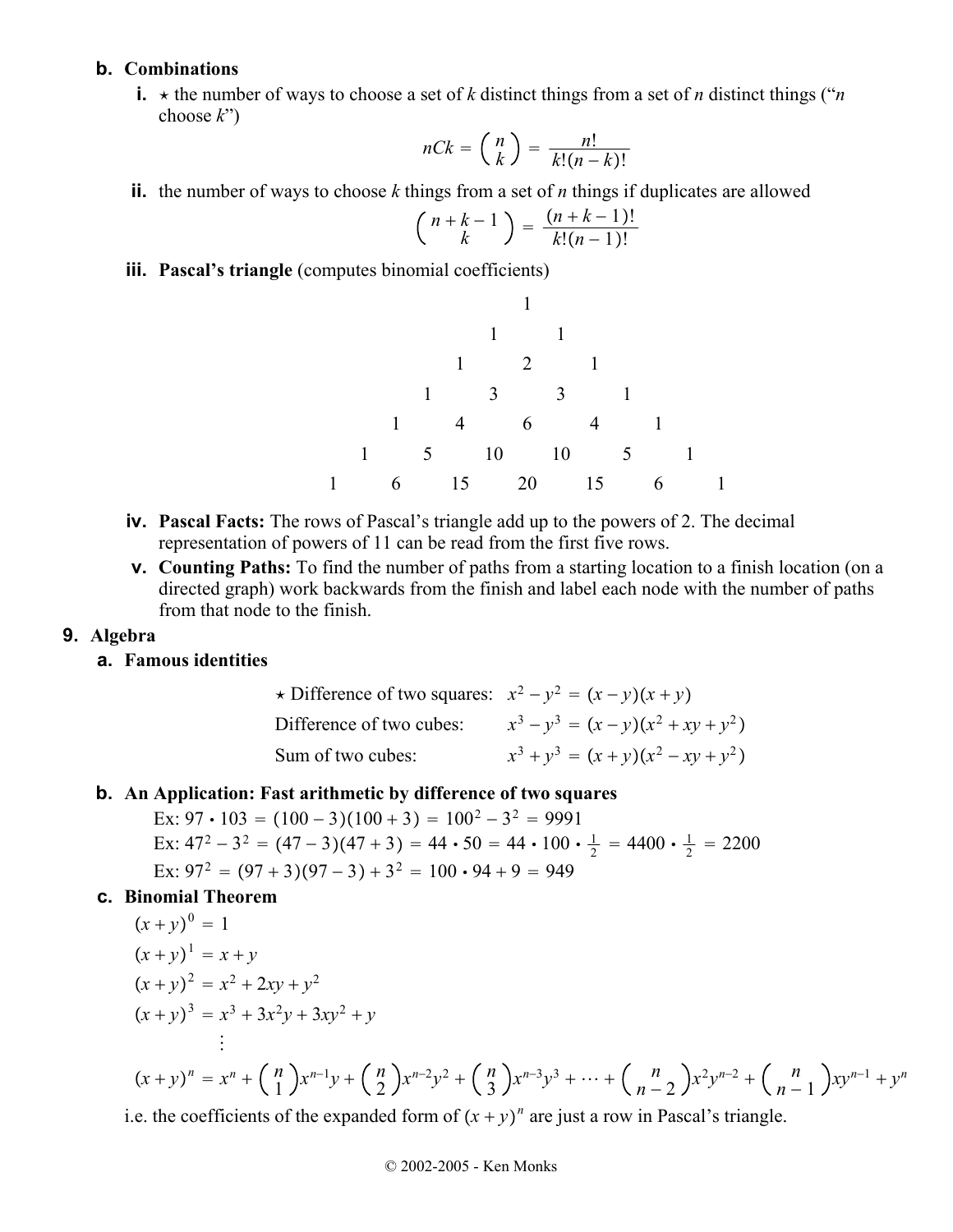- **d.** Max/Min of a quadratic: If *a*, *b*, *c* are real numbers with  $a \neq 0$  then the maximum/minimum value of  $ax^2 + bx + c$  occurs when  $x = -\frac{b}{2a}$ .
- **e. Symmetry-Product Principle**: As the distance between two positive numbers decreases their product increases if their sum remains constant.
- **f.** Roots of a quadratic: the sum of the roots of  $ax^2 + bx + c = 0$  is  $\frac{-b}{a}$ . The product of the roots is  $\frac{c}{a}$ .

#### **10.**  $\star$  **Probability**

Let *S* be a set (called the *sample space*) and *E* a subset of *S* (called an *event*). Then the probability of obtaining an element of *E* when selecting an element of *S* at random is

$$
P(E) = \frac{\#(E)}{\#(S)}
$$

where  $#(X)$  is the number of elements in the set  $X$ , i.e. to compute the probability of something

happening you divide the number of ways it can happen by the total number of possible outcomes.

## **11. Geometry**

**a.**  $\star$  Famous triangles (and multiples of these)



**b.** Other Pythagorean triples

| 3, 4, 5   | 7,24,25   | 9,40,41    |
|-----------|-----------|------------|
| 5, 12, 13 | 8, 15, 17 | 20, 21, 29 |

- **c.** Diagonal of the unit cube:  $\sqrt{3}$
- **d.** Names of angle pairs



**i.** Vertical angles:  $\{1, 4\}, \{2, 3\}, \{5, 8\}, \{7, 6\}$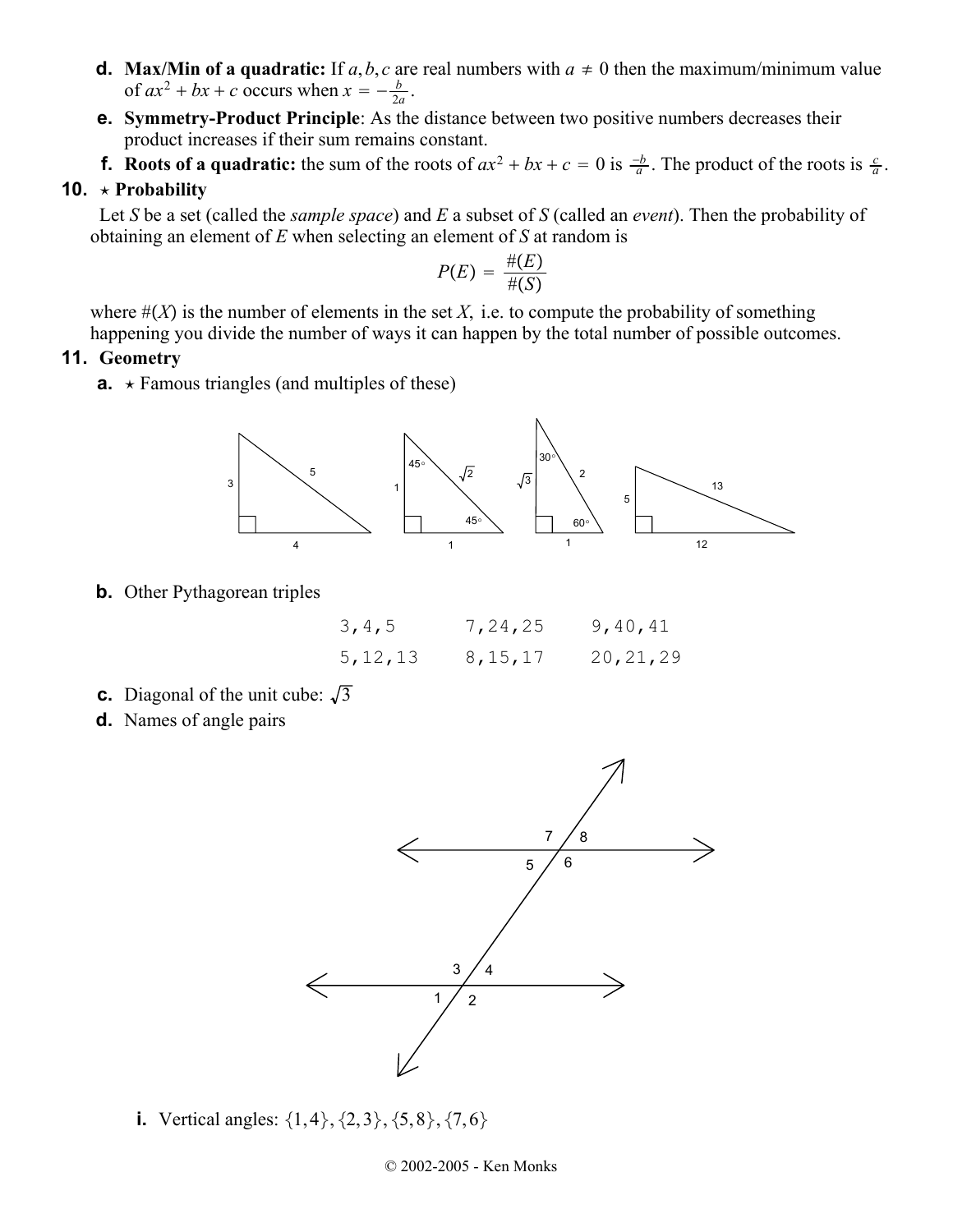- **ii.** Alternate interior angles:  $\{4, 5\}, \{3, 6\}$
- **iii.** Alternate exterior angles:  $\{2, 7\}$ ,  $\{1, 8\}$
- **iv.** Same side interior angle :  $\{3, 5\}$ ,  $\{4, 6\}$
- **v.** Same side exterior angles:  $\{1, 7\}$ ,  $\{2, 8\}$
- **vi.** Corresponding angles:  $\{1, 5\}, \{3, 7\}, \{2, 6\}, \{4, 8\}$
- **vii.** Adjacent angles:  $\{1,3\}, \{3,4\}, \{4,2\}, \{1,2\}, \{5,7\}, \{7,8\}, \{8,6\}, \{5,6\}$
- **e.** In the figure in part d, lines *m* and *n* are parallel if and only if angles 1, 4, 5, and 8 are all congruent to each other (and angles 2, 3, 6, and 7 are congruent to each other)
- **f.** The ratio of the areas of two similar figures is the ratio of the side lengths squared. Similarly, the ratio of the volumes of two similar figures is the ratio of the side lengths cubed.
- $\mathbf{q}$ .  $\star$  Famous volumes, areas, and perimeters

| <b>CIRCUMFERENCE</b>        |                                      | <b>SURFACE AREA &amp; VOLUME</b> |                            |                              |  |
|-----------------------------|--------------------------------------|----------------------------------|----------------------------|------------------------------|--|
| Circle                      | $c = \pi d$                          |                                  | Sphere                     | $SA = 4\pi r^2$              |  |
|                             | $c = 2\pi r$                         |                                  | <b>Sphere</b>              | $V = \frac{4}{3}\pi r^3$     |  |
| <b>AREA</b>                 |                                      |                                  | Rectangular Prism          | $V = A_{base}h$              |  |
| Square                      | $A = s^2$                            |                                  | Cylinder                   | $V = \pi r^2 h$              |  |
| Rectangle                   | $A = bh$                             |                                  | Cone                       | $V = \frac{1}{3}\pi r^2 h$   |  |
| Parallelogram               | $A = bh$                             |                                  | Pyramid                    | $V = \frac{1}{3} A_{base} h$ |  |
| Trapezoid                   | $A = \frac{(b_1 + b_2)}{2}h$         |                                  |                            |                              |  |
| Circle                      | $A = \pi r^2$                        |                                  | <b>PYTHAGOREAN THEOREM</b> |                              |  |
| <b>Equilateral Triangle</b> | $A = \frac{\sqrt{3}}{4} s^2$         |                                  | Right triangle             | $a^2 + b^2 = c^2$            |  |
| Triangle                    | $A=\frac{1}{2}bh$                    |                                  |                            | $c = \sqrt{a^2 + b^2}$       |  |
| Triangle                    | $A = \sqrt{s(s-a)(s-b)(s-c)}$        |                                  |                            | $a = \sqrt{c^2 - b^2}$       |  |
| (Heron's formula)           | where $s = (a + b + c)/2$            |                                  |                            |                              |  |
| Triangle                    | $A = rs$ where $s = (a+b+c)/2$       |                                  |                            |                              |  |
|                             | and $r =$ radius of inscribed circle |                                  |                            |                              |  |

| <b>SURFACE AREA &amp; VOLUME</b> |  |  |  |  |  |
|----------------------------------|--|--|--|--|--|
| $SA = 4\pi r^2$                  |  |  |  |  |  |
| $V = \frac{4}{3}\pi r^3$         |  |  |  |  |  |
| $V = A_{base}h$                  |  |  |  |  |  |
| $V = \pi r^2 h$                  |  |  |  |  |  |
| $V = \frac{1}{3}\pi r^2 h$       |  |  |  |  |  |
| $V = \frac{1}{3} A_{base} h$     |  |  |  |  |  |
|                                  |  |  |  |  |  |

## **PYTHAGOREAN THEOREM**

| t triangle | $a^2 + b^2 = c^2$      |
|------------|------------------------|
|            | $c = \sqrt{a^2 + b^2}$ |
|            | $a = \sqrt{c^2 - b^2}$ |

## **12. Triangles with Circles:**

**a.** If *AB* is a diameter of a circle and *D* is any other point on the circle, then triangle *ABC* is a right triangle (with hypotenuse *AB*). Conversely the midpoint of the hypotenuse of a right triangle is equidistant from the three vertices.

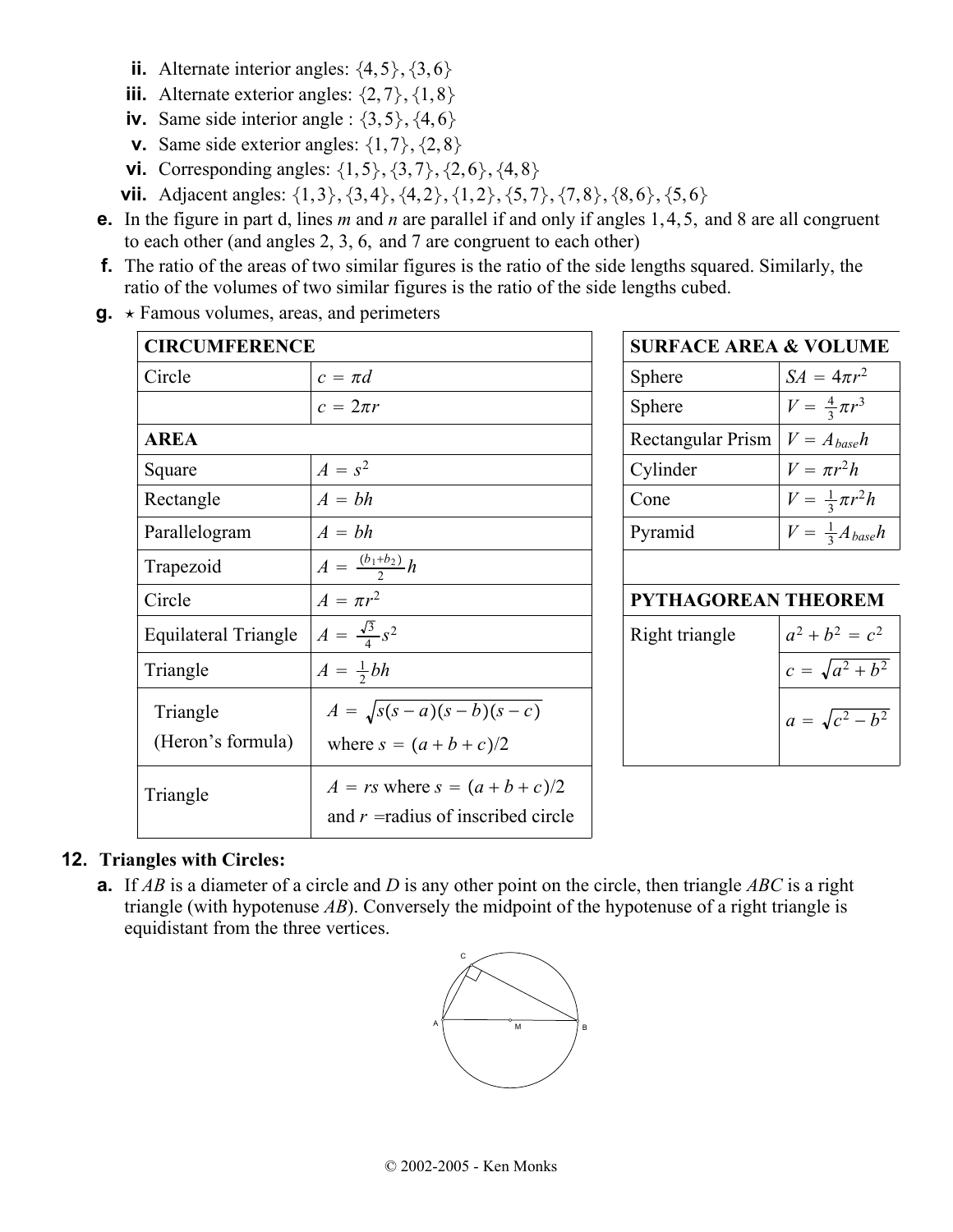## **13. Regular polyhedra (Platonic Solids):**

| <b>Name</b>         |                | # Faces   # Edges | # Vertices     | Picture |
|---------------------|----------------|-------------------|----------------|---------|
| Tetrahedron         | $\overline{4}$ | 6                 | $\overline{4}$ |         |
| Cube                | 6              | 12                | $8\,$          |         |
| Octahedron          | 8              | 12                | 6              |         |
| Dodecahedron   $12$ |                | 30                | 20             |         |
| Icosahedron         | 20             | 30                | 12             |         |